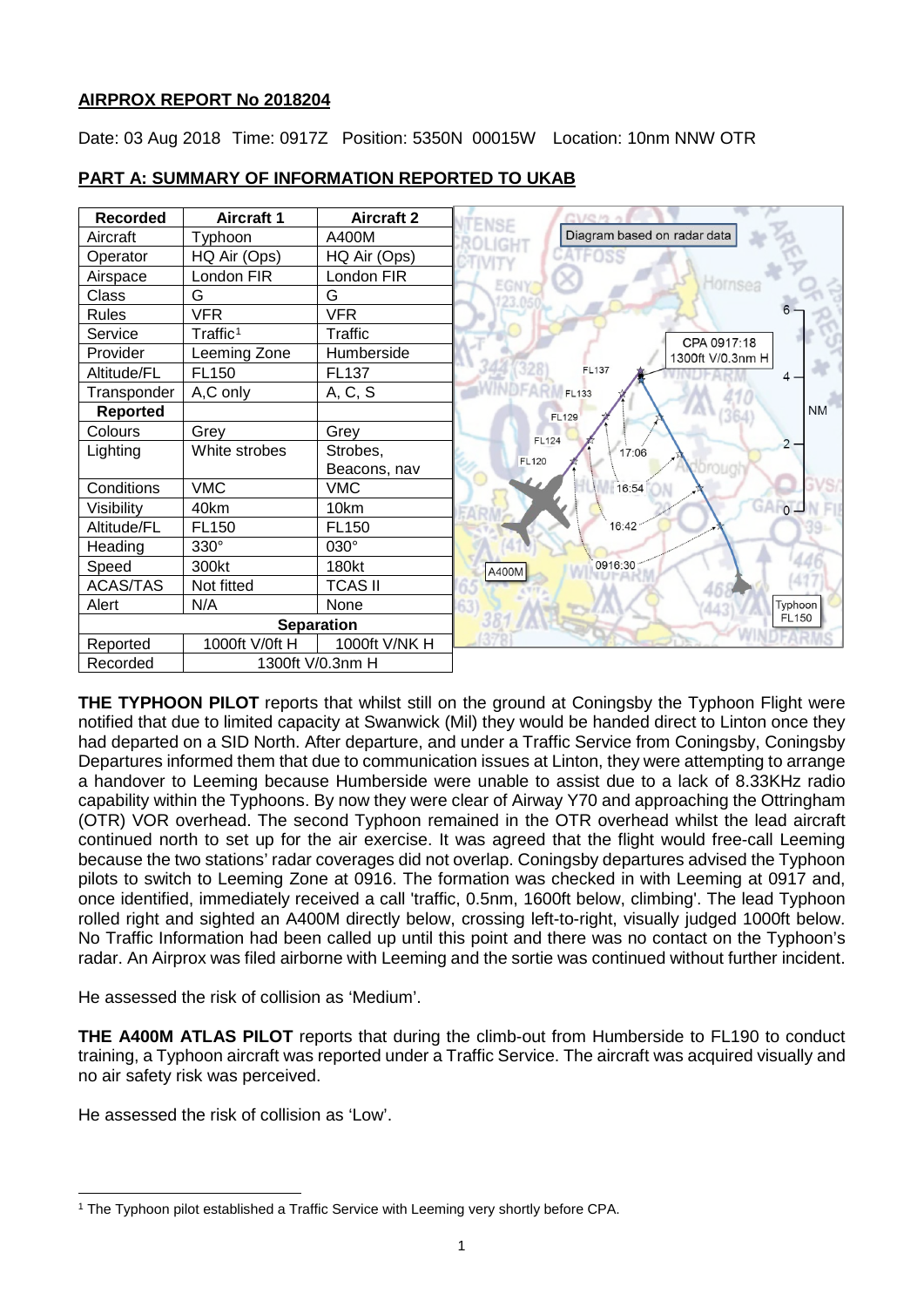**THE CONINGSBY RADAR CONTROLLER** reports that, at the time of the incident he was operating/monitoring multiple frequencies, which included LARS and Tower UHF as a discreet frequency for an aircraft operating in the Holbeach Range. Shortly before the Typhoon flight was airborne, at the request of the Supervisor he had also taken the Departures frequency in order to facilitate a controller break. The Typhoons had been pre-noted to him by the Ground controller and he was told that Swanwick (Mil) would not be able to provide a service. Pre-empting the aircraft getting airborne and not being able to work Humberside due to being non '8.33' compliant, he went to prenote Linton-on-Ouse; however, the landline was very poor and often difficult to understand due to a highpitched noise (often experienced with external landlines). Speaking with the Linton Supervisor she informed him they had issues with their communications and were unable to provide any form of radar service. With the aircraft now being airborne on his frequency (Deps) he was keen to find an alternative solution. Liaising with the Approach controller at the time, he spoke with Swanwick to see if they could provide a service to the Typhoon pilots, however, again to no avail. The Approach controller then spoke with Leeming to see if they were happy to provide a radar service; however, a handover would not be achieved as Coningsby and Leeming don't have overlapping radar coverage. He once again spoke to Linton to establish if there was any way they could provide a service but, having spoken with the Supervisor, it was soon clear that they had been having ongoing issues with their equipment and communications, therefore would not be available to provide a service. He passed this information to the Typhoon pilots and they were happy to continue VFR and requested a Leeming frequency. They were now nearing the OTR area and aware that they were now operating at the edge of his radar coverage. The Approach controller quickly got on the line to Leeming for a frequency. Whilst speaking to Leeming, Swanwick called to say they could now provide a service. He started the handover, but the controller sounded busy with other traffic as well as him working the other two frequencies. As he was handing the Typhoon Flight over to Swanwick, his Approach controller handed him a flight strip with a frequency for Leeming. With the aircraft at the edge of his radar coverage, and with the Typhoon pilots happy to continue VFR, he felt that handing over to Swanwick was a hindrance at the time and therefore elected to free-call them to Leeming. At the time of handover (free-call) he had his radar ranged out to 45nm because the Typhoons were operating overhead the OTR area and he still had the Holbeach traffic, therefore his attention was stretched. Working 3 frequencies and making several landline calls, his workload went from low-high very quickly and therefore he forgot to limit the Typhoons service from ahead, because they were operating close to the edge of his radar coverage.

**THE LEEMING LARS CONTROLLER** reports that he was made aware by his Supervisor that a pair of Coningsby-based Typhoons were about to free-call on UHF. He was informed that the pilots' intentions were for General Handling (GH) and that Swanwick (Mil) were unable to provide a service. They were also unable to receive a service from Humberside radar because they were not 8.33KHz compliant. Also, Doncaster were unable to provide a service, Linton-on-Ouse had no radar and, because they had no overlapping radar cover with Coningsby, a radar handover could not take place. Approximately 2 mins later, the Typhoon Flight free-called; he issued an IFR squawk of 0403 and asked them to pass their message. Once he saw the 0403 squawk he identified them and in the same transmission called traffic. The traffic, squawking 4251, was 1nm north crossing left-to-right and indicating 1600ft below climbing. The pilot acknowledged his Traffic Information before calling contact and informing him that it was an A400M and that they would be filing an Airprox. He then placed the Typhoons under a Traffic Service in the block surface-to-15000ft.

He perceived the severity of the incident as 'Medium'.

**THE LEEMING SUPERVISOR** reports that prior to the Typhoon flight free-calling, he had two landline calls from Coningsby Approach because Swanwick (Mil) had refused a service and they were looking to operate in the Vale of York. A radar handover was not possible, and the second call informed him that they were content to free-call to the north of OTR, which was just inside radar cover. He informed the Zone controller of the aircraft and heard him issue a squawk when the Typhoon pilot called, then Traffic Information about a conflicting aircraft almost immediately after identification. On speaking to Humberside Radar, they were working the A400M which was climbing to FL190. The pilot had called visual with the Typhoon when it was called to him. Following Swanwick (Mil) refusing a service he would have expected this track to have been handed over to Humberside or Linton before handover to Leeming. He considered that this not being possible was a major factor in the incident.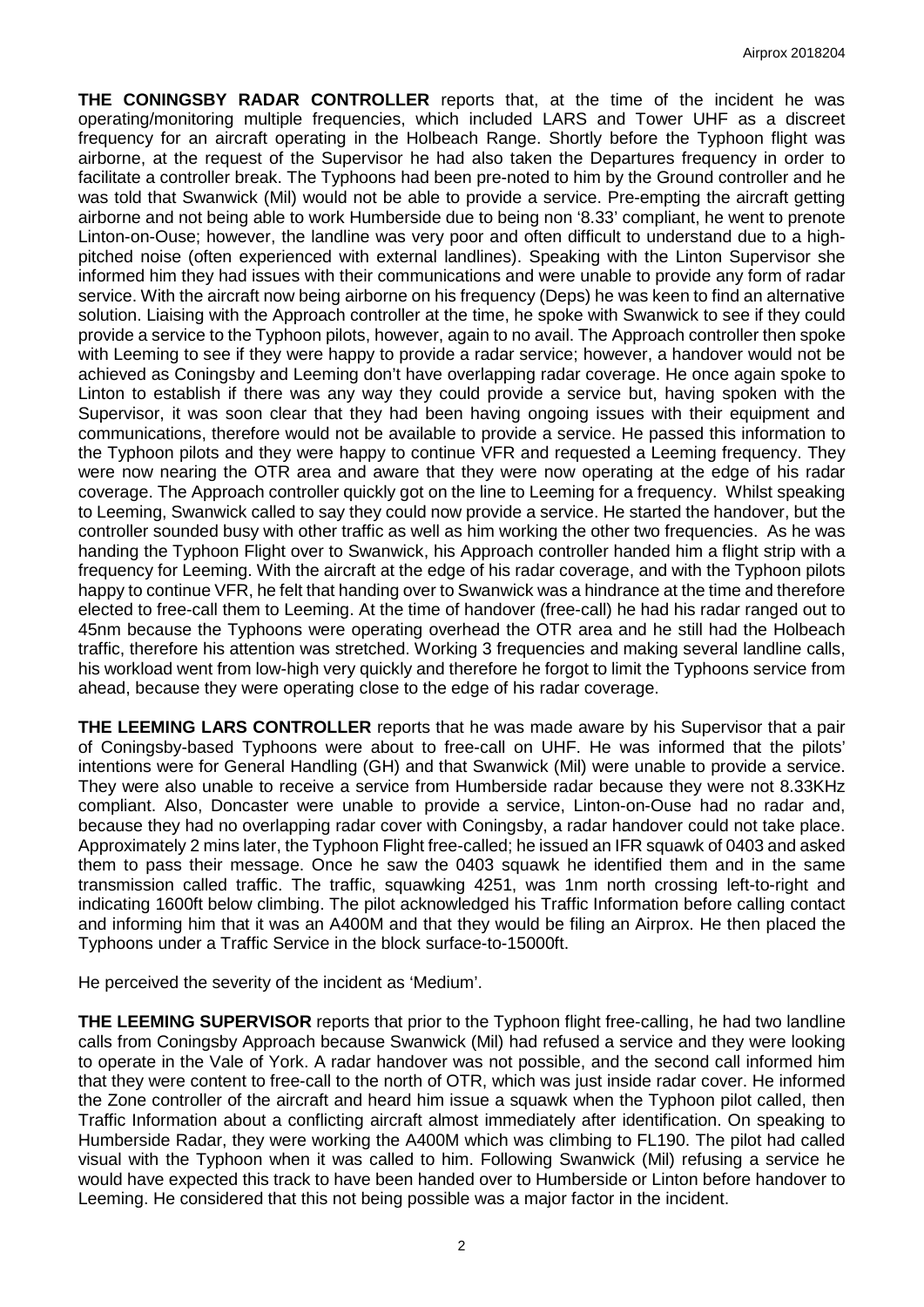**THE HUMBERSIDE APPROACH RADAR CONTROLLER** reports that he was working the A400M, whose pilot had just carried at a low approach at Humberside and was climbing to FL190 to the northeast, under VFR, in receipt of a Traffic Service. He was then to carry out further approaches at Humberside. The A400M was approximately 20nm north of Humberside, passing approximately FL110; when he noticed a Coningsby squawk approximately 12nm southeast of the A400M at FL150. About 3nm later the Coningsby aircraft turned east at FL150, which he considered was no problem to the A400M. About 4nm north of OTR, the Coningsby squawk then suddenly popped-up on his radar screen about 3-4nm southeast of the A400M, which was passing FL125. The traffic was immediately called to the A400M pilot, who reported visual. The aircraft squawk which popped up was initially on a Coningsby squawk code and then it changed to a Leeming squawk code.

### **Factual Background**

The weather at Humberside was recorded as follows:

EGNJ 030850Z 24005KT 180V300 9999 SCT018 23/17 Q1022=

#### **Analysis and Investigation**

### **CAA ATSI**

At 0850:10, the A400M pilot made initial contact with the Humberside Radar controller. The aircraft was identified and a Traffic Service was agreed. The pilot requested a Procedural NDB approach followed by an ILS approach to RW20. At 0904:10, the A400M was downwind in the radar pattern for an ILS approach and the pilot requested a low approach, to depart VFR to the north climbing to FL190 and return for a couple of steep visual approaches. The controller advised the pilot to expect to depart as requested. At 0909:20, the controller cleared the A400M pilot for a low approach RW20 and a climb to FL190. The A400M pilot acknowledged this and at 0911:20 the pilot reported going around. At 0915:00, the controller passed Traffic Information to the pilot of an aircraft they were providing a service to (transponding code 4255) on the A400M and this pilot responded that they were visual. The controller then passed Traffic Information to the A400M pilot on the traffic transponding code 4255, as southeast by 7nm, northbound, FL110 working Humberside and visual with him. The pilot acknowledged the traffic but did not call visual.

At 0916:30 (Figure 1), the Typhoon (SSR code 1734), was 4.8nm east-southeast of the A400M.



Figure 1 – 0916:30.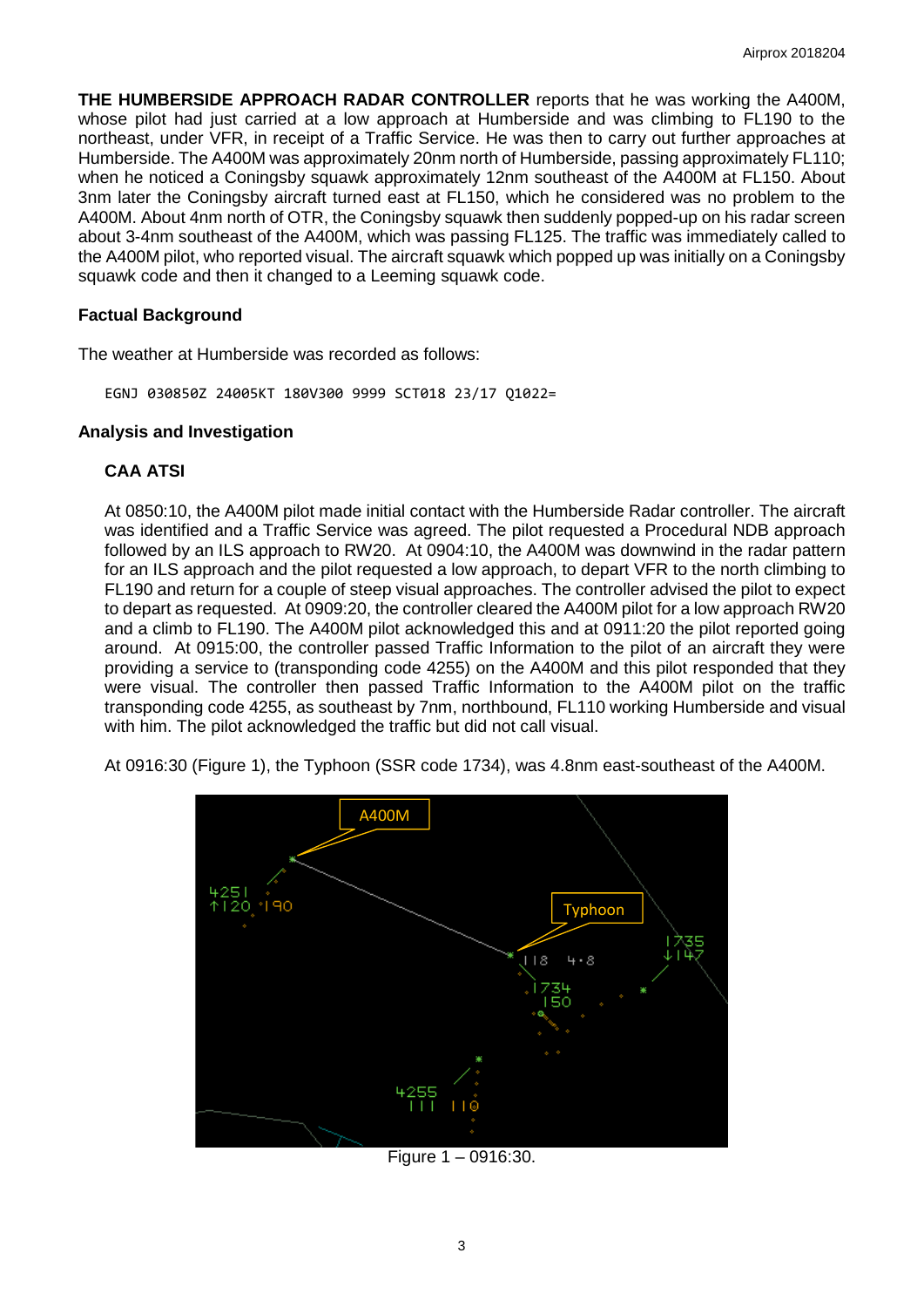At 0917:00 (Figure 2), the controller passed Traffic Information to the A400M pilot as traffic east by 3nm, tracking northbound at FL150 believed to be a fast-jet. The pilot responded that they were visual.



Figure 2 - 0917:00. Figure 3 – 0917:19.

CPA occurred at 0917:19 (Figure 3), with the aircraft separated by 0.3nm horizontally and 1300ft vertically.

At the time of the Airprox the A400M pilot was receiving a Traffic Service from Humberside radar. Under a Traffic Service the controller is not required to achieve any deconfliction minima and CAP 493 states:

*The controller shall pass traffic information on relevant traffic, and shall update the traffic information if it continues to constitute a definite hazard, or if requested by the pilot. However, high controller workload and RTF loading may reduce the ability of the controller to pass traffic information, and the timeliness of such information.*

#### Also:

*Traffic is normally considered to be relevant when, in the judgement of the controller, the conflicting aircraft's observed trajectory indicates that it will pass within 3 NM and, where level information is available, 3,000 ft of the aircraft in receipt of the Traffic Service or its level-band if manoeuvring within a level block. However, controllers may also use their judgment to decide on occasions when such traffic is not relevant, e.g. passing behind or within the parameters but diverging. Controllers shall aim to pass information on relevant traffic before the conflicting aircraft is within 5 NM, in order to help the pilot meet his collision avoidance responsibilities and to allow time for an update in traffic information if considered necessary.*

Whilst the controller could have passed Traffic Information to the A400M pilot on the Typhoon at an earlier stage (outside 5nm) the Traffic Information that was provided enabled the A400M pilot to visually sight the Typhoon.

The Airprox occurred in Class G airspace under a Traffic Service where collision avoidance is ultimately the responsibility of the pilot.

## **Military ATM**

The Typhoon formation planned to complete an exercise in the Vale of York, the A400M pilot was completing training with Humberside Radar. Prior to departure from Coningsby, the Typhoon formation were informed that Swanwick (Mil) were working to capacity due to surge-flying from Lakenheath and therefore would not be able to offer a service to the Typhoons.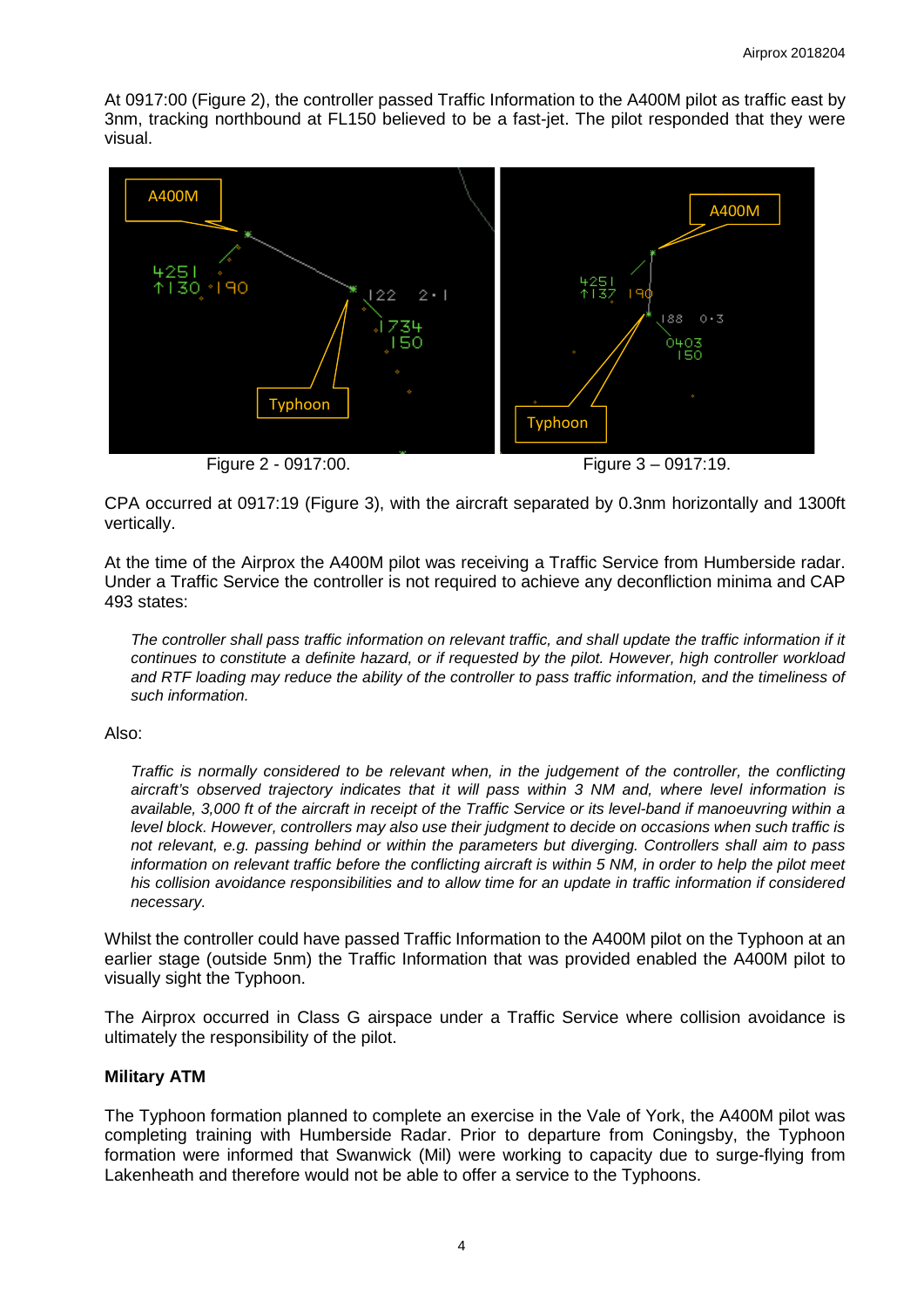The Coningsby Approach controller formulated a plan to hand the Typhoons to Humberside for the transit. However, due to perceived 8.33KHz compliance issues with the Typhoons, the decision was taken to hand the aircraft to Linton-on-Ouse. Unfortunately, Linton had suffered a catastrophic communications failure, were operating on a reduced capacity, and were unable to accept the Typhoons.

The Coningsby ATC Supervisor contacted Leeming to advise them that the Typhoon formation would be free-called to Leeming Zone once north of the Humber Estuary and therefore inside Leeming radar coverage. At the same time, Swanwick (Mil) contacted Coningsby to advise that they could now accept the Typhoon transit. However, as a plan had been agreed with Leeming, and the Typhoon crews were happy to continue visually, the offer was declined and the Typhoons were free-called to Leeming as agreed. The Typhoon lead free-called Leeming Zone, was issued with a squawk, identified and immediately passed Traffic Information on the A400M. 21secs after the Traffic Information was passed, the Typhoon lead reported the Airprox.

Figures 4-8 show the positions of the Typhoon lead and the A400M at relevant times in the lead up to and during the Airprox. The screen shots are taken from a replay using the Great Dunn Fell Radar, which is not utilised by either Coningsby or Leeming ATC, therefore is not representative of the picture available to the controllers.

Figure 4, at 0915:00, shows the point the Typhoon formation (1734/5) began crossing the Humber Estuary at FL150, the A400M (4251) was passing FL80 climbing to FL190. Separation at this point was approximately 10.7nm. Analysis of the Coningsby Tape Transcript shows that this was the point at which Swanwick (Mil) had indicated they could accept the transit.



Figure 4-0915:00.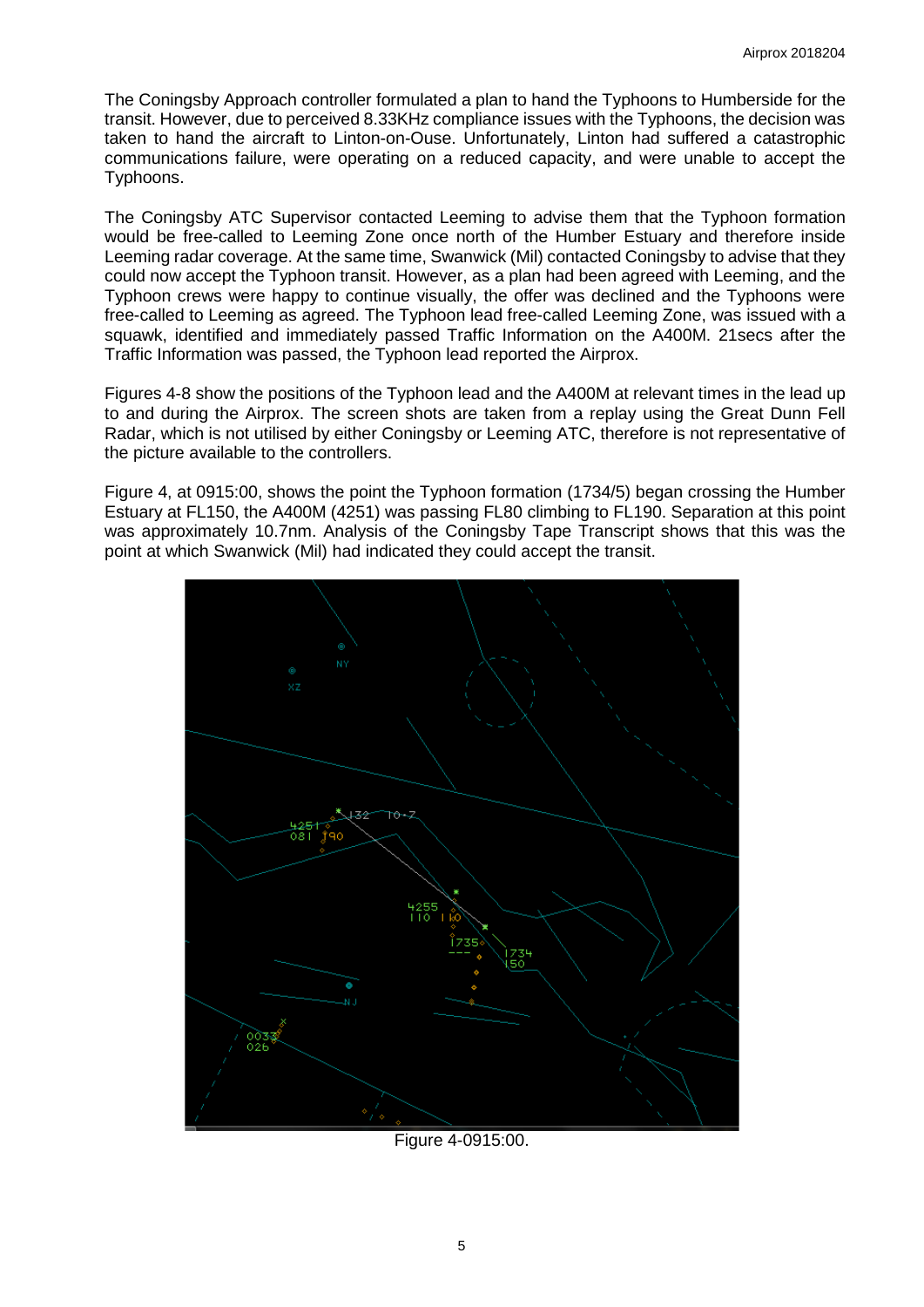At 0916:16 (Figure 5), the Typhoon formation split to allow the lead aircraft to set up in the Vale of York for the air exercise whilst the No2 aircraft held near Ottringham. Separation at this point was 6nm and was the point at which the Typhoons were free-called to Leeming Zone.



Figure 5-0916:16.

Figure 6, at 0917:04, depicts the point at which the Typhoon lead changed squawk to Leeming (0403). Separation at this point was 1.5nm horizontally and 1800ft vertically indicated on Mode C.



Figure 6-0917:04.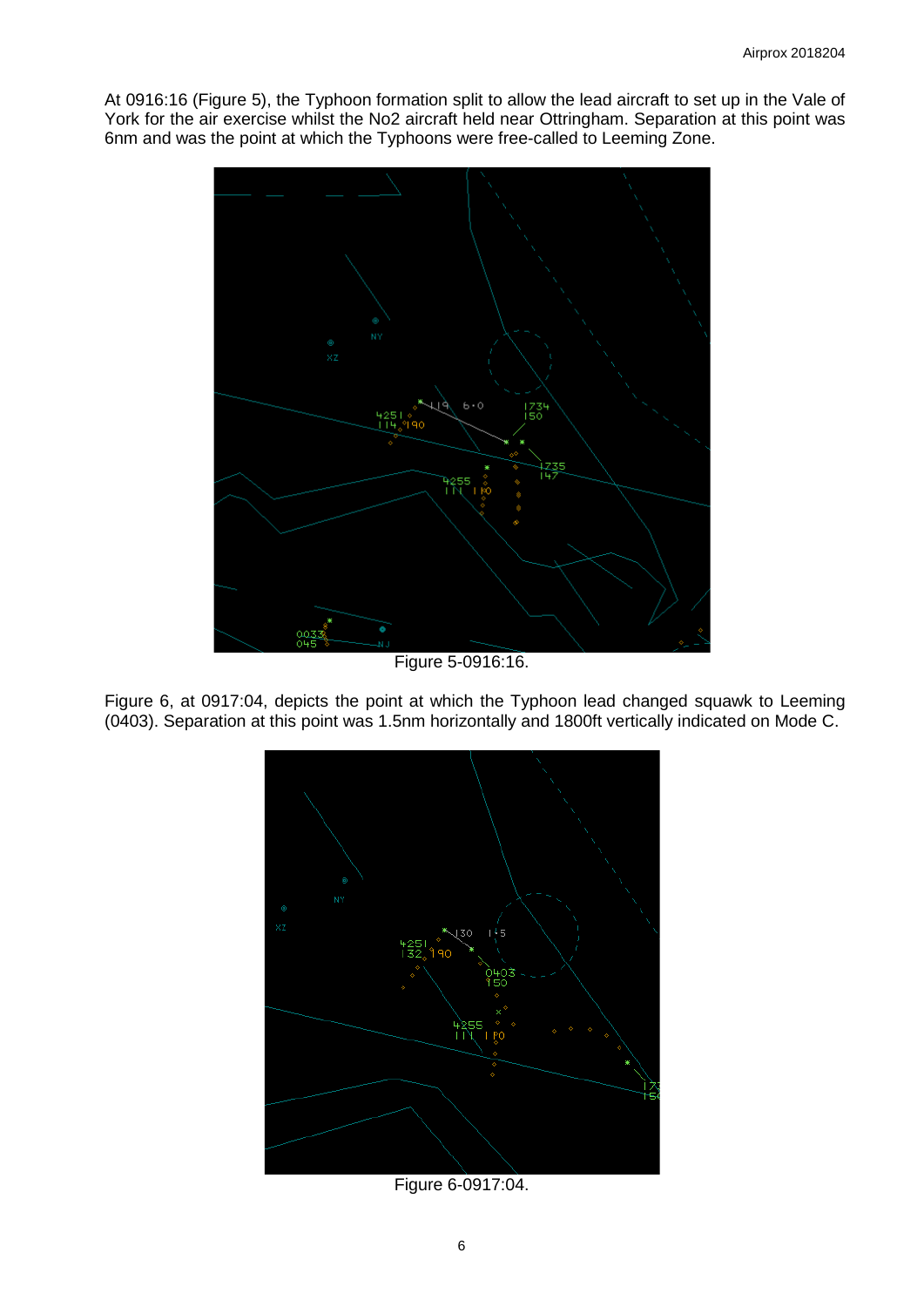At 0917:12 (Figure 7), the Leeming Zone controller identified the Typhoon and passed Traffic Information on the A400M. This Traffic Information reported the A400M as 'North, ½ a mile, crossing left-to-right, indicating 1600ft below, climbing'. The Typhoon pilot reported 'looking' and then reported the Airprox.



Figure 7-0917:12.

CPA occurred at 0917:19 (Figure 8), and was recorded as 0.3nm horizontally and 1300ft vertically indicated on Mode C.



Figure 8 – CPA-0917:19.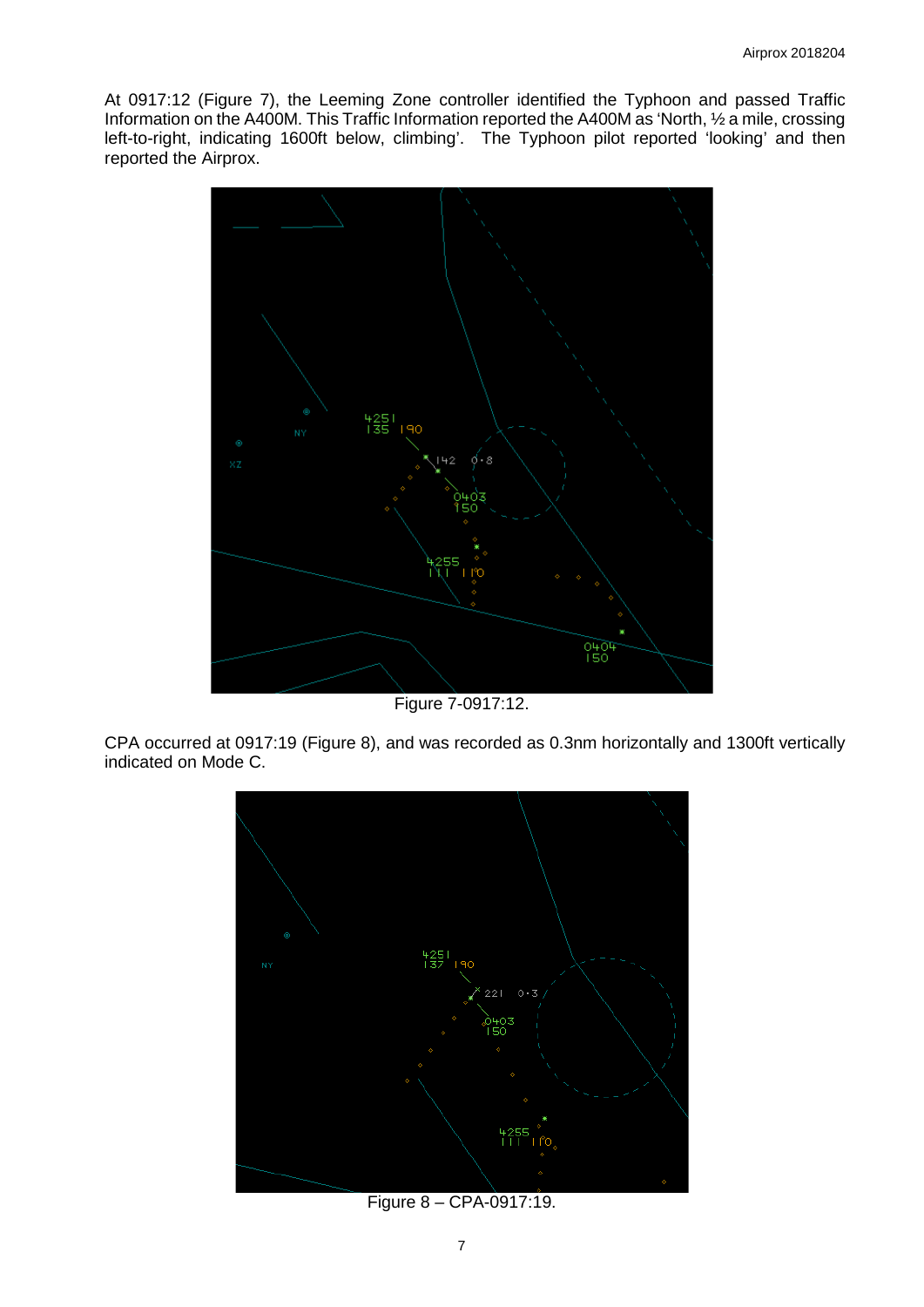The Airprox occurred at the end of a long sequence of events. The lack of capacity at Swanwick (Mil) is well-known and understood by military operators although in this case Swanwick (Mil) could take the Typhoons approximately 2mins prior to the Airprox occurring. It is possible that had the handover commenced at this point, the Swanwick (Mil) controller may well have spotted the growing confliction which was occurring outside Coningsby's radar coverage. However, this handover was not initiated because a plan had been put in place with Leeming and the Typhoons had indicated they were VFR and happy to free-call Leeming.

The plan to hand the Typhoons to Humberside was sound and would have placed all aircraft involved in this Airprox on the same frequency. However, when asked by ATC if they were 8.33KHz compliant, the Typhoons responded that they were not. This was not correct, and was highlighted in the Coningsby safety investigation following this incident.

The Linton communication problems had begun on 18 Jul 18 and were the subject of 2 NOTAMs and a Duty Holder Advice Note (DHAN). As a result, there was a severely restricted flying program in place at Linton and the unit was unable to act as a diversion airfield, was not accepting practice diversions, and was not conducting the LARS task.

The Leeming Zone Controller was placed in the unenviable position of having an aircraft free-call when in confliction. Once both the Typhoon and the confliction were identified, the Leeming Zone Controller immediately passed Traffic Information which allowed the Typhoon lead to visually acquire the A400M, albeit at a much closer range than the pilot was comfortable with. Having been placed in this situation, the Leeming Zone controller discharged their duties correctly.

### **UKAB Secretariat**

 $\overline{\phantom{a}}$ 

The Typhoon and A400M pilots shared an equal responsibility for collision avoidance and not to operate in such proximity to other aircraft as to create a collision hazard<sup>[2](#page-7-0)</sup>.

#### **Occurrence Investigation**

The RAF Coningsby Safety Cell reported that Tranche 2 Typhoons would always be 8.33KHz capable whilst Tranche 1 aircraft may not be, but could be, if the requirement was stated to the engineers and the correct radios were available and then fitted. In this incident, the aircraft in the formation were in fact 8.33KHz capable but, due to the complexities of the embodiment, the pilots were not sure about the state of their aircraft because the question was asked at a very late stage and a handover to Humberside was not a routine option for Coningsby departures. The pilots chose the conservative option to request a handover to Linton rather than attempt a handover to Humberside, which they believed may not have worked. Once the plan had been formulated on the ground, it would be unreasonable to expect them to choose to request a handover to Humberside once it became apparent that the Linton handover was not possible. Given the circumstances and the speed of travel, a decision to accept a handover to Leeming was understandable. Further information revealed that the No2 aircraft's radar was being recycled due to a momentary failure, then was in Passive Mode (as is SOP for an aircraft flying as a subordinate element of an Arrow formation). The lead aircraft's radar displayed a momentary contact believed to be the A400M then reverted to a level/look-up scan, which caused the A400M track to fade.

The Humberside ATSU investigation concluded that the Humberside controller called the traffic to the pilot of the A400M, who reported visual. The aircraft was in Class G airspace and under a Traffic Service, so the Humberside controller had fulfilled his obligations.

<span id="page-7-0"></span><sup>2</sup> MAA RA 2307 – Rules of the Air, paragraphs 1 and 2, Avoidance of Collisions.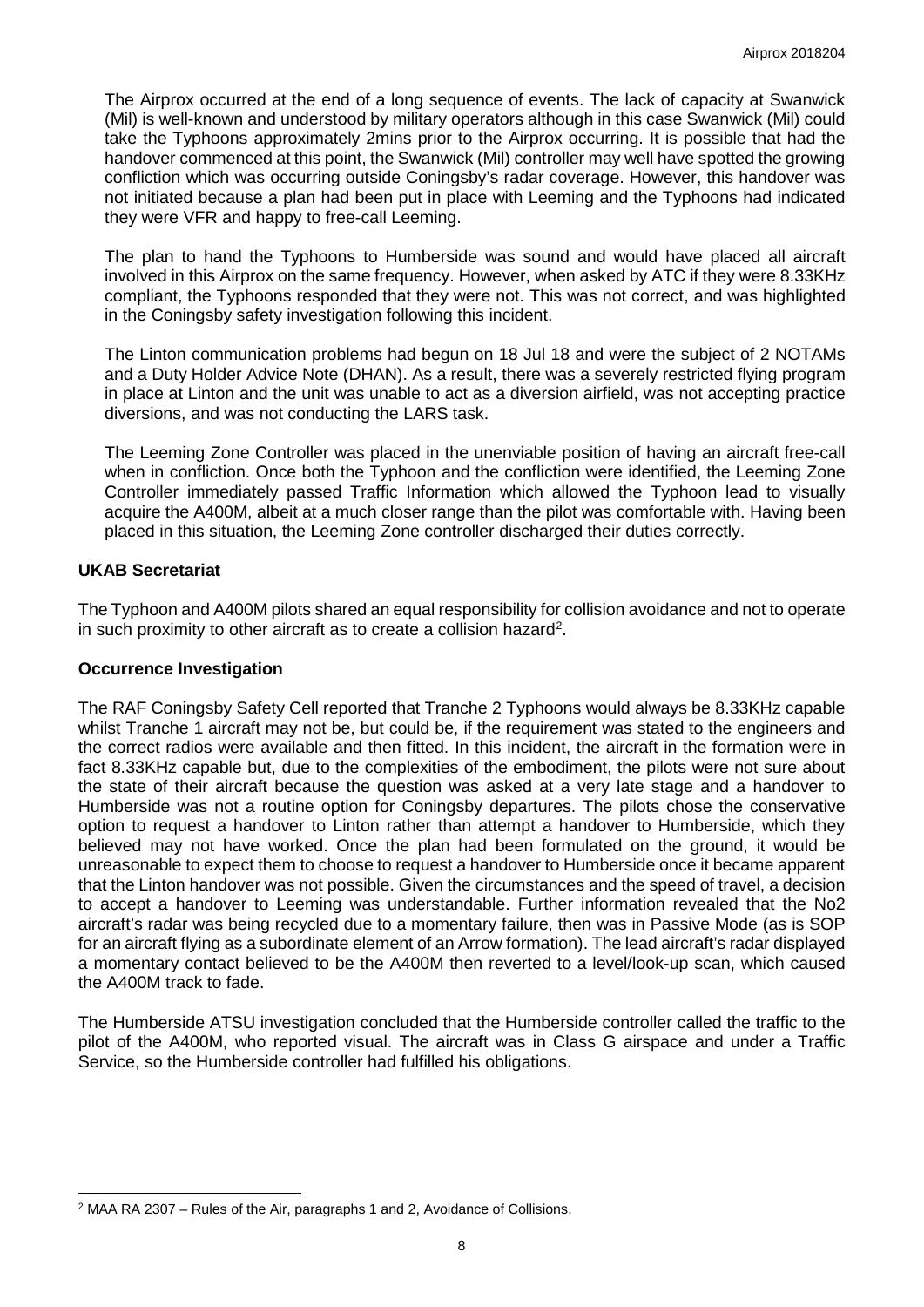## **Comments**

## **HQ Air Command**

This Airprox took place in a relatively busy piece of Class G airspace. The Typhoon pilot had planned to establish a surveillance-based ATS; due to capacity issues at the area radar unit a plan was formulated to 'leapfrog' via 2 terminal radar units. Unfortunately, one of these radar units was experiencing equipment issues and, by the time the area radar unit was able to offer an ATS to the Typhoon formation, the transfer to the most northerly terminal unit was almost complete. With no radar coverage at the time of the transfer, the Coningsby controller was unable to see the developing conflict. When radio contact was established with Leeming, the 2 aircraft were in conflict and the Leeming controller is to be applauded in passing Traffic Information at the earliest possible opportunity. The Typhoon is not yet equipped with a CWS, but the first element of a bespoke system is expected to be delivered in late 2019. This will go some way to mitigating the MAC risk but further work continues to deliver a more robust capability.

Lookout, as the final barrier in this encounter, was effective for the A400M crew as they were receiving timely and accurate Traffic Information from the Humberside controller and were content with the separation. When the Typhoon pilot received reciprocal Traffic Information from the Leeming controller and then became visual with the A400M he was uncomfortable with the situation and so filed an Airprox. It is likely that the 'sudden' appearance of the A400M led the Typhoon pilot to judge that, at that moment, the aircraft were closer to each other than was subsequently found to be the case and so he declared an Airprox on frequency.

The plan to utilise terminal units for an ATS was sound but, sadly, this concentrated on military units as the Typhoon pilots believed that their radios would not permit them to contact Humberside (the unit delivering a Traffic Service to the A400M). This was not the case and the unit has addressed corporate understanding of Typhoon radio capabilities; it is possible that, had all aircraft been receiving an ATS from the same unit then this Airprox may not have occurred. With the current pressure on the capacity of the area radar unit consideration needs to be given, at the planning stage, to other ATS providers and this should include civilian as well as military units.

## **Summary**

An Airprox was reported when a Typhoon and an A400M flew into proximity near OTR at 0917hrs on Friday 3rd August 2018. The Typhoon and A400M pilots were operating under VFR in VMC. The Typhoon pilot was in the process of establishing contact with Leeming for a Traffic Service and the A400M pilot was in receipt of a Traffic Service from Humberside.

## **PART B: SUMMARY OF THE BOARD'S DISCUSSIONS**

Information available included reports from the pilots and controllers concerned, area radar and RTF recordings and reports from the appropriate ATC and operating authorities.

The Board noted that the Typhoon pilots had departed from Coningsby to conduct general handling in the Vale of York, and that prior to departure they had been advised that Swanwick (Mil) were unable to provide an ATS Service to the Typhoons due to manning and high workload. The Mil Advisor commented that this lack of capacity was not unusual under current resource constraints and was well known by UK military pilots. Because of this the Coningsby controller, who was providing a Traffic Service to the Typhoons, intended to transfer the aircraft to Humberside. However, the Typhoon pilots reported, erroneously, that the aircraft were not 8.33kHz compliant. The HQ Military member explained that Typhoons had been supplied to the RAF in different tranches, the earliest of which was not routinely equipped with 8.33kHz radios but could be if the requirement was stated to the engineers. As it happened, the Typhoons were in fact equipped with 8.33kHz radios and the Board were concerned that this was not evident to the pilots who, thinking that a transfer to Humberside would not be possible, had agreed instead to a handover to Linton. Some members thought that the lack of understanding of the radio capabilities of their aircraft was a contributory factor in the incident because it caused the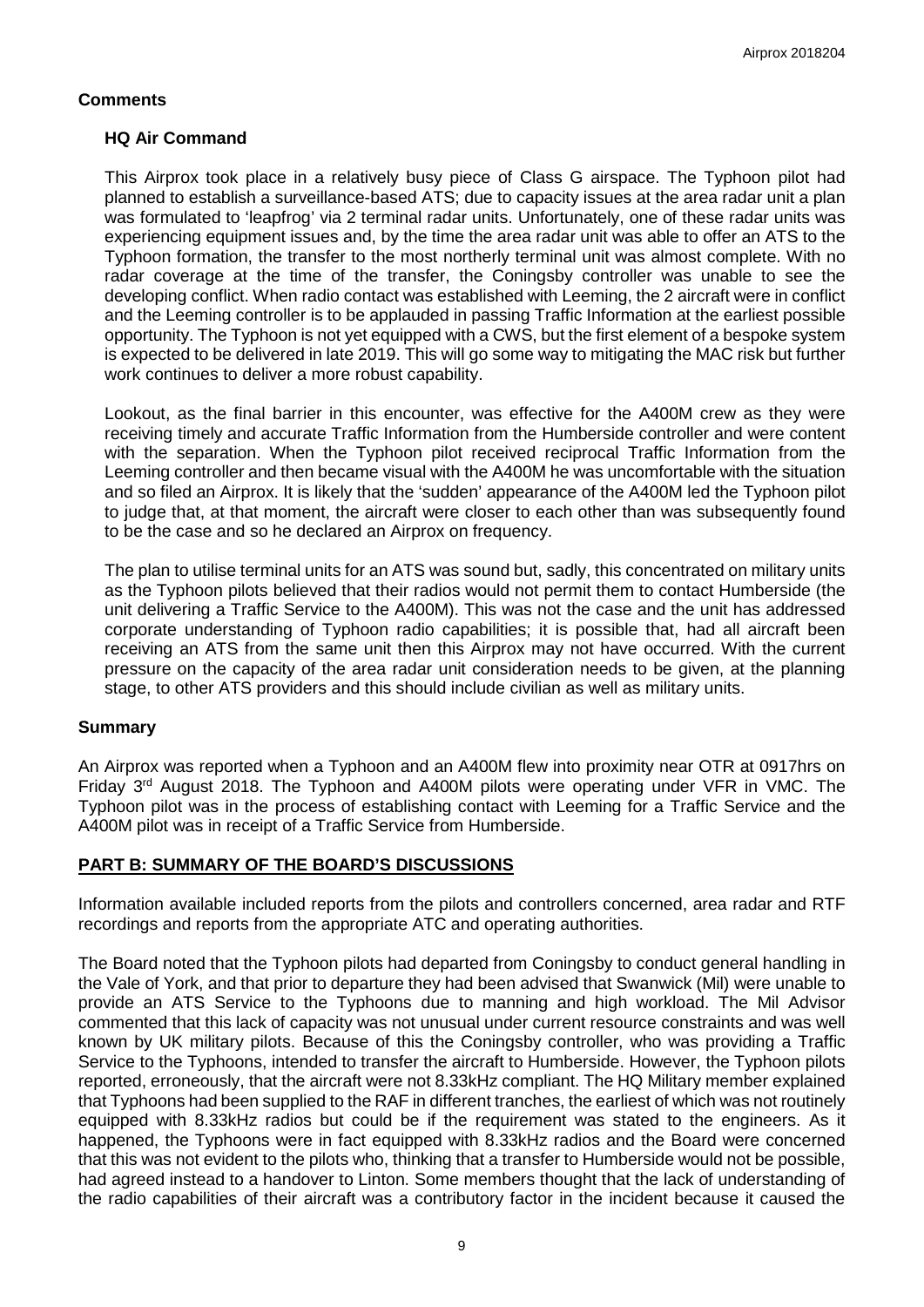Typhoon pilots to discard an ATC barrier that would have been available with Humberside who were providing a Traffic Service to the A400M pilot and consequently would have put both flights in receipt of a service from the same controller. Other members thought that this was not germane because, although the barrier had been removed, the incident did not hinge solely on the lack of Traffic Information that Humberside could have provided because the encounter was in fact benign. The debate flowed back and forth but, on balance, the Board could not come to an agreement that the Typhoon pilots' lack of understanding of their radio capabilities was a contributory factor.

Turning to the ATC aspects, members noted that Linton were unable to provide a service to the Typhoon pilots because of communication problems. In fact Linton had NOTAM'd some two weeks previously that they were not accepting practice diversions and were not conducting the LARS task, but it was not known if the Coningsby controller was aware of this NOTAM. Controller members commented that it would probably be unusual for Coningsby to handover traffic to Linton, and so the controller may not have assimilated the NOTAM. As it happened, just as Coningsby were in contact with Leeming, Swanwick (Mil) reported that they could now accept the Typhoons but the controller decided that because details had already been passed to Leeming and the Typhoon pilots had accepted that they would continue VFR, it was a better option to continue with the Leeming plan. This was a finely balanced decision which, in hindsight, may have been better served through Swanwick (Mil) but the Board agreed that, with the circumstances pertaining at the time, it was understandable that the controller chose to continue with the Leeming option.

For their part, Leeming were contacted by Coningsby and advised that the Typhoon pilots had agreed to continue VFR and would free-call Leeming (a radar handover could not take place because Leeming does not have overlapping radar coverage with Coningsby). After initial contact with Leeming the controller quickly identified the Typhoons and then issued Traffic Information about the A400M. The pilot acknowledged the information and reported contact with the aircraft. The Board commented that the controller had been placed in the unenviable situation of receiving an aircraft that was in confliction, and praised their prompt actions in informing the Typhoon pilot about the presence of the A400M.

Meanwhile, the Humberside controller issued the A400M crew with Traffic Information about the Typhoons at about 3-4nm separation when he noticed them display on the radar screen. Although later than desirable, this Traffic Information was sufficient to enable the A400M pilot to report visual contact with the Typhoons who he considered were not a risk.

Turning to the cause and risk, the Board could understand why the Typhoon pilot had filed the Airprox given that it was apparent that he had been surprised to suddenly see the A400M following unexpected Traffic Information immediately after contacting Leeming. Some members wondered whether he had fully assimilated that he had not been in radar coverage before that point, and that he could therefore not receive collision avoidance advice, in accordance with VFR criteria. Notwithstanding, members noted that at CPA the aircraft were separated by 1300ft vertically, with both crews being visual, and so the Board considered that although there had been peripheral ATC complications, normal safety standards and procedures had pertained overall. The Board therefore agreed that this was a sighting report with no risk of collision; risk Category E.

## **PART C: ASSESSMENT OF CAUSE AND RISK**

Cause: A sighting report.

Degree of Risk: E.